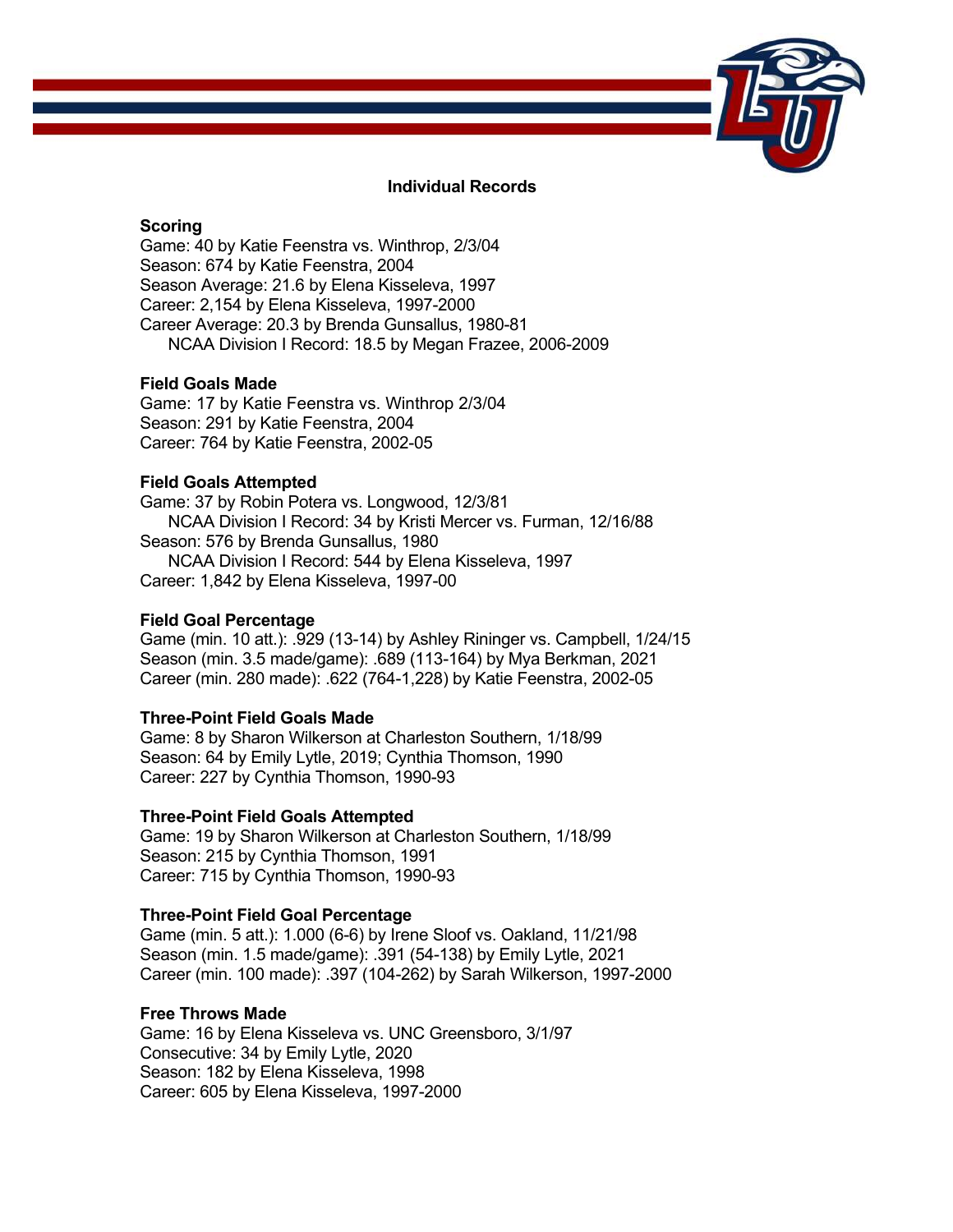#### **Free Throws Attempted**

Game: 20 by Keyen Green vs. Jacksonville, 1/11/20 Season: 234 by Elena Kisseleva, 1998 Career: 799 by Elena Kisseleva, 1997-2000

#### **Free Throw Percentage**

Game (min. 10 att.): 1.000 (15-15) by Kristi Mercer at West Chester, 2/15/88 NCAA Division I Record: 1.000 (14-14) by Michelle Wyms vs. Radford, 2/3/96 Season (min. 1.5 made/game): .878 (151-172) by Megan Frazee, 2008 Career (min. 200 made): .805 (417-518) by Megan Frazee, 2006-09

## **Rebounds**

Game: 27 by Sharon Snodgrass vs. Alderson-Broaddus, 2/1/82 NCAA Division I Record: 23 by Theresa Bream vs. St. Peter's, 12/4/92; by Avery Warley vs. Charleston Southern, 2/11/12 Season: 381 by Avery Warley, 2012 Career: 1,282 by Avery Warley, 2009-12

## **Offensive Rebounds**

Game: 14 by Lil Cooper at Ferrum, 2/25/78; by Avery Warley vs. Charleston Southern, 3/10/12 Season: 160 by Avery Warley, 2012 Career: 524 by Avery Warley, 2009-12

## **Defensive Rebounds**

Game: 17 by Lil Cooper vs. Ferrum, 2/16/78 NCAA Division I Record: 15 by Avery Warley vs. Coastal Carolina, 3/11/11; by Avery Warley vs. VCU, 11/15/11 Season: 221 by Avery Warley, 2012 Career: 758 by Avery Warley, 2009-12

## **Personal Fouls**

Season: 106 by Keyen Green, 2020 Career: 369 by Avery Warley, 2009-12

#### **Assists**

Game: 15 by Sheila Ford vs. UMBC, 2/20/86 NCAA Division I Record: 13 by Emily Frazier vs. Longwood, 1/26/13; by Kristi Mercer vs. UNC Greensboro, 2/16/89 Season: 217 by Kristi Mercer, 1988 NCAA Division I Record: 154 by Sarah Wilkerson, 1997 Career: 526 by Sarah Wilkerson, 1997-2000